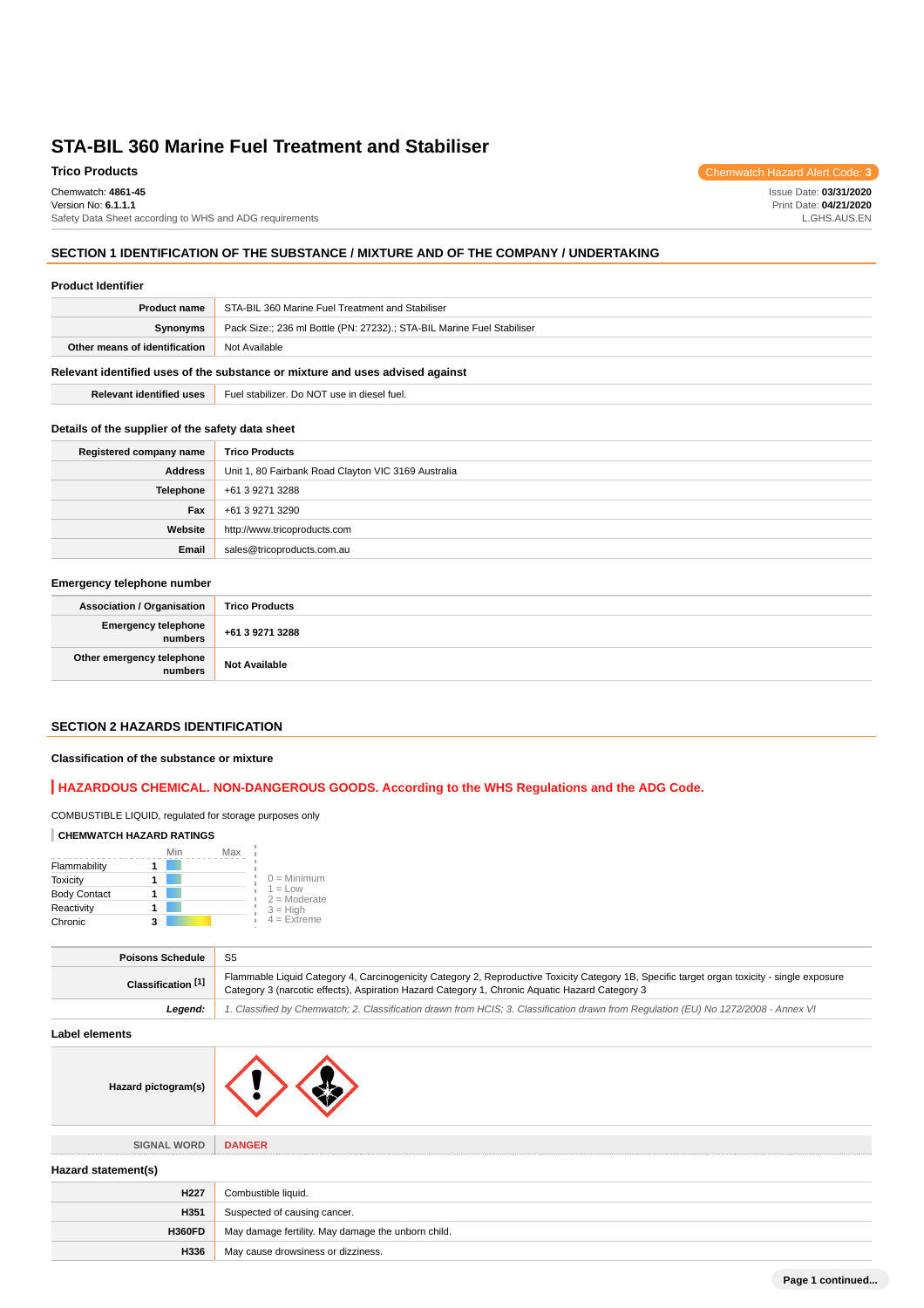| H304                                         | May be fatal if swallowed and enters airways.                              |  |
|----------------------------------------------|----------------------------------------------------------------------------|--|
| H412                                         | Harmful to aquatic life with long lasting effects.                         |  |
| <b>Precautionary statement(s) Prevention</b> |                                                                            |  |
| P <sub>201</sub>                             | Obtain special instructions before use.                                    |  |
| P210                                         | Keep away from heat/sparks/open flames/hot surfaces. - No smoking.         |  |
| P271                                         | Use only outdoors or in a well-ventilated area.                            |  |
| P280                                         | Wear protective gloves/protective clothing/eye protection/face protection. |  |
| P281                                         | Use personal protective equipment as required.                             |  |
| P <sub>261</sub>                             | Avoid breathing mist/vapours/spray.                                        |  |
| P273                                         | Avoid release to the environment.                                          |  |

#### **Precautionary statement(s) Response**

| P301+P310                                                                                                     | IF SWALLOWED: Immediately call a POISON CENTER or doctor/physician.                |  |
|---------------------------------------------------------------------------------------------------------------|------------------------------------------------------------------------------------|--|
| P308+P313                                                                                                     | IF exposed or concerned: Get medical advice/attention.                             |  |
| P331                                                                                                          | Do NOT induce vomiting.                                                            |  |
| P370+P378                                                                                                     | In case of fire: Use alcohol resistant foam or normal protein foam for extinction. |  |
| P312                                                                                                          | Call a POISON CENTER or doctor/physician if you feel unwell.                       |  |
| IF INHALED: Remove victim to fresh air and keep at rest in a position comfortable for breathing.<br>P304+P340 |                                                                                    |  |

#### **Precautionary statement(s) Storage**

| P403+P235   | Stori<br>Keep cool<br>1110<br>-vontuator |  |
|-------------|------------------------------------------|--|
| <b>P405</b> |                                          |  |

### **Precautionary statement(s) Disposal**

**P501** Dispose of contents/container to authorised hazardous or special waste collection point in accordance with any local regulation.

### **SECTION 3 COMPOSITION / INFORMATION ON INGREDIENTS**

#### **Substances**

See section below for composition of Mixtures

## **Mixtures**

| <b>CAS No</b> | %[weight] | Name                                    |
|---------------|-----------|-----------------------------------------|
| 64742-47-8.   | >60       | isoparaffins petroleum hydrotreated HFP |
| Not Available | <40       | additives, proprietary                  |

### **SECTION 4 FIRST AID MEASURES**

**Description of first aid measures**

#### **Eye Contact** If this product comes in contact with the eyes: Immediately hold eyelids apart and flush the eye continuously with running water. Ensure complete irrigation of the eye by keeping eyelids apart and away from eye and moving the eyelids by occasionally lifting the upper and lower lids. Continue flushing until advised to stop by the Poisons Information Centre or a doctor, or for at least 15 minutes. **Transport to hospital or doctor without delay.** Removal of contact lenses after an eye injury should only be undertaken by skilled personnel. **Skin Contact** If skin contact occurs: Immediately remove all contaminated clothing, including footwear. Flush skin and hair with running water (and soap if available). ▶ Seek medical attention in event of irritation. **Inhalation** If fumes or combustion products are inhaled remove from contaminated area. Lay patient down. Keep warm and rested. Prostheses such as false teeth, which may block airway, should be removed, where possible, prior to initiating first aid procedures. Apply artificial respiration if not breathing, preferably with a demand valve resuscitator, bag-valve mask device, or pocket mask as trained. Perform CPR if necessary Transport to hospital, or doctor **Ingestion** If swallowed do **NOT** induce vomiting. If vomiting occurs, lean patient forward or place on left side (head-down position, if possible) to maintain open airway and prevent aspiration. **Observe the patient carefully.** Never give liquid to a person showing signs of being sleepy or with reduced awareness; i.e. becoming unconscious. Give water to rinse out mouth, then provide liquid slowly and as much as casualty can comfortably drink. Seek medical advice. Avoid giving milk or oils. Avoid giving alcohol. If spontaneous vomiting appears imminent or occurs, hold patient's head down, lower than their hips to help avoid possible aspiration of vomitus.

### **Indication of any immediate medical attention and special treatment needed**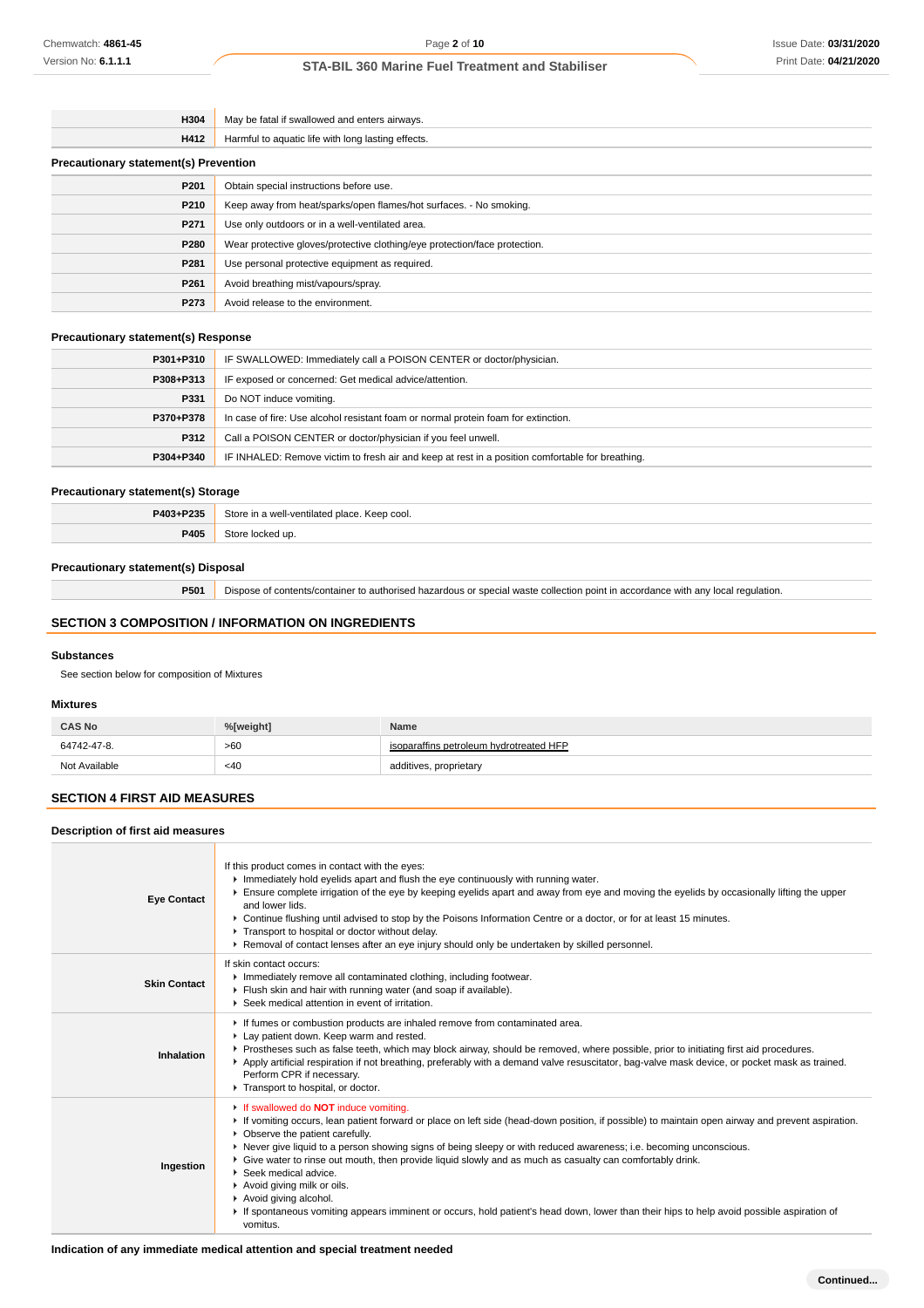- For acute or short term repeated exposures to petroleum distillates or related hydrocarbons:
- Primary threat to life, from pure petroleum distillate ingestion and/or inhalation, is respiratory failure.
- Patients should be quickly evaluated for signs of respiratory distress (e.g. cyanosis, tachypnoea, intercostal retraction, obtundation) and given oxygen. Patients with inadequate tidal volumes or poor arterial blood gases (pO2 50 mm Hg) should be intubated.
- ▶ Arrhythmias complicate some hydrocarbon ingestion and/or inhalation and electrocardiographic evidence of myocardial injury has been reported; intravenous lines and cardiac monitors should be established in obviously symptomatic patients. The lungs excrete inhaled solvents, so that hyperventilation improves clearance.
- A chest x-ray should be taken immediately after stabilisation of breathing and circulation to document aspiration and detect the presence of pneumothorax.
- Epinephrine (adrenalin) is not recommended for treatment of bronchospasm because of potential myocardial sensitisation to catecholamines. Inhaled cardioselective
- bronchodilators (e.g. Alupent, Salbutamol) are the preferred agents, with aminophylline a second choice.

Lavage is indicated in patients who require decontamination; ensure use of cuffed endotracheal tube in adult patients. [Ellenhorn and Barceloux: Medical Toxicology] Any material aspirated during vomiting may produce lung injury. Therefore emesis should not be induced mechanically or pharmacologically. Mechanical means should be used if it is considered necessary to evacuate the stomach contents; these include gastric lavage after endotracheal intubation. If spontaneous vomiting has occurred after ingestion, the patient should be monitored for difficult breathing, as adverse effects of aspiration into the lungs may be delayed up to 48 hours. Treat symptomatically.

## **SECTION 5 FIREFIGHTING MEASURES**

#### **Extinguishing media**

- Foam.
- Dry chemical powder.
- ▶ BCF (where regulations permit).
- Carbon dioxide.
- Water spray or fog Large fires only.

#### **Special hazards arising from the substrate or mixture**

| Avoid contamination with oxidising agents i.e. nitrates, oxidising acids, chlorine bleaches, pool chlorine etc. as ignition may result                                                                                                                                                                                                                                                                                                                                                                                                          |  |  |
|-------------------------------------------------------------------------------------------------------------------------------------------------------------------------------------------------------------------------------------------------------------------------------------------------------------------------------------------------------------------------------------------------------------------------------------------------------------------------------------------------------------------------------------------------|--|--|
|                                                                                                                                                                                                                                                                                                                                                                                                                                                                                                                                                 |  |  |
| Alert Fire Brigade and tell them location and nature of hazard.<br>▶ Wear full body protective clothing with breathing apparatus.<br>▶ Prevent, by any means available, spillage from entering drains or water course.<br>► Use water delivered as a fine spray to control fire and cool adjacent area.<br>Avoid spraying water onto liquid pools.<br>▶ DO NOT approach containers suspected to be hot.<br>▶ Cool fire exposed containers with water spray from a protected location.<br>If safe to do so, remove containers from path of fire. |  |  |
| $\triangleright$ Combustible.<br>Slight fire hazard when exposed to heat or flame.<br>► Heating may cause expansion or decomposition leading to violent rupture of containers.<br>• On combustion, may emit toxic fumes of carbon monoxide (CO).<br>• May emit acrid smoke.<br>Mists containing combustible materials may be explosive.<br>Combustion products include:<br>carbon dioxide (CO2)<br>other pyrolysis products typical of burning organic material.<br>May emit poisonous fumes.<br>May emit corrosive fumes.                      |  |  |
| Not Applicable                                                                                                                                                                                                                                                                                                                                                                                                                                                                                                                                  |  |  |
|                                                                                                                                                                                                                                                                                                                                                                                                                                                                                                                                                 |  |  |

#### **SECTION 6 ACCIDENTAL RELEASE MEASURES**

#### **Personal precautions, protective equipment and emergency procedures**

See section 8

#### **Environmental precautions**

See section 12

#### **Methods and material for containment and cleaning up**

| <b>Minor Spills</b> | ▶ Remove all ignition sources.<br>Clean up all spills immediately.<br>Avoid breathing vapours and contact with skin and eyes.<br>► Control personal contact with the substance, by using protective equipment.<br>► Contain and absorb spill with sand, earth, inert material or vermiculite.<br>$\triangleright$ Wipe up.<br>• Place in a suitable, labelled container for waste disposal.                                                                                                                                                                                                                                                                                                                                                                                       |
|---------------------|-----------------------------------------------------------------------------------------------------------------------------------------------------------------------------------------------------------------------------------------------------------------------------------------------------------------------------------------------------------------------------------------------------------------------------------------------------------------------------------------------------------------------------------------------------------------------------------------------------------------------------------------------------------------------------------------------------------------------------------------------------------------------------------|
| <b>Major Spills</b> | Moderate hazard.<br>• Clear area of personnel and move upwind.<br>Alert Fire Brigade and tell them location and nature of hazard.<br>▶ Wear breathing apparatus plus protective gloves.<br>▶ Prevent, by any means available, spillage from entering drains or water course.<br>▶ No smoking, naked lights or ignition sources.<br>Increase ventilation.<br>Stop leak if safe to do so.<br>Contain spill with sand, earth or vermiculite.<br>• Collect recoverable product into labelled containers for recycling.<br>Absorb remaining product with sand, earth or vermiculite.<br>▶ Collect solid residues and seal in labelled drums for disposal.<br>▶ Wash area and prevent runoff into drains.<br>If contamination of drains or waterways occurs, advise emergency services. |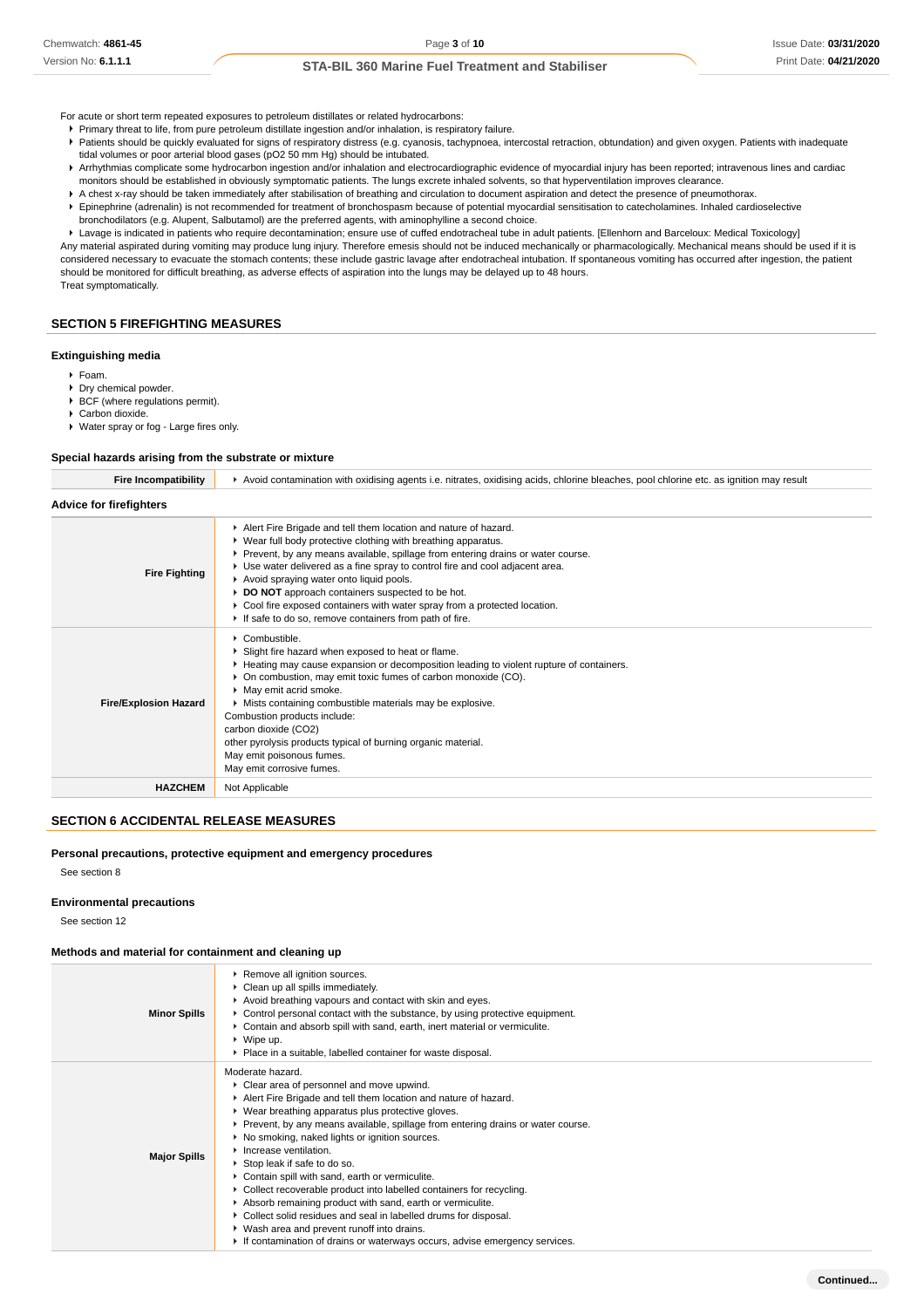Personal Protective Equipment advice is contained in Section 8 of the SDS.

### **SECTION 7 HANDLING AND STORAGE**

| Precautions for safe handling |                                                                                                                                                                                                                                                                                                                                                                                                                                                                                                                                                                                                                                                                                                                                                                                                                                                                                                                                                                                                                                                                                          |
|-------------------------------|------------------------------------------------------------------------------------------------------------------------------------------------------------------------------------------------------------------------------------------------------------------------------------------------------------------------------------------------------------------------------------------------------------------------------------------------------------------------------------------------------------------------------------------------------------------------------------------------------------------------------------------------------------------------------------------------------------------------------------------------------------------------------------------------------------------------------------------------------------------------------------------------------------------------------------------------------------------------------------------------------------------------------------------------------------------------------------------|
| Safe handling                 | ► Containers, even those that have been emptied, may contain explosive vapours.<br>▶ Do NOT cut, drill, grind, weld or perform similar operations on or near containers.<br>Avoid all personal contact, including inhalation.<br>▶ Wear protective clothing when risk of exposure occurs.<br>$\blacktriangleright$ Use in a well-ventilated area.<br>▶ Prevent concentration in hollows and sumps.<br>DO NOT enter confined spaces until atmosphere has been checked.<br>Avoid smoking, naked lights or ignition sources.<br>Avoid contact with incompatible materials.<br>▶ When handling, DO NOT eat, drink or smoke.<br>▶ Keep containers securely sealed when not in use.<br>Avoid physical damage to containers.<br>Always wash hands with soap and water after handling.<br>▶ Work clothes should be laundered separately.<br>Use good occupational work practice.<br>▶ Observe manufacturer's storage and handling recommendations contained within this SDS.<br>Atmosphere should be regularly checked against established exposure standards to ensure safe working conditions. |
| Other information             | Store in original containers.<br>Keep containers securely sealed.<br>▶ No smoking, naked lights or ignition sources.<br>Store in a cool, dry, well-ventilated area.<br>Store away from incompatible materials and foodstuff containers.<br>Protect containers against physical damage and check regularly for leaks.<br>▶ Observe manufacturer's storage and handling recommendations contained within this SDS.                                                                                                                                                                                                                                                                                                                                                                                                                                                                                                                                                                                                                                                                         |

### **Conditions for safe storage, including any incompatibilities**

| Suitable container<br>Storage incompatibility | • Packaging as recommended by manufacturer.<br>• Check all containers are clearly labelled and free from leaks.<br>Avoid reaction with oxidising agents |
|-----------------------------------------------|---------------------------------------------------------------------------------------------------------------------------------------------------------|
|                                               |                                                                                                                                                         |



**X** — Must not be stored together<br>**0** — May be stored together with

**0** — May be stored together with specific preventions

**+** — May be stored together

### **SECTION 8 EXPOSURE CONTROLS / PERSONAL PROTECTION**

#### **Control parameters**

#### **OCCUPATIONAL EXPOSURE LIMITS (OEL)**

| Source                                     | Ingredient                                                                | <b>Material name</b> | <b>TWA</b>    | <b>STEL</b>   | Peak          | <b>Notes</b>  |
|--------------------------------------------|---------------------------------------------------------------------------|----------------------|---------------|---------------|---------------|---------------|
| Australia Exposure Standards               | isoparaffins petroleum hydrotreated HFP                                   | White spirits        | 790 mg/m3     | Not Available | Not Available | Not Available |
| <b>EMERGENCY LIMITS</b>                    |                                                                           |                      |               |               |               |               |
| Ingredient                                 | <b>Material name</b>                                                      |                      |               | TEEL-1        | TEEL-2        | TEEL-3        |
| isoparaffins petroleum<br>hydrotreated HFP | Stoddard solvent; (Mineral spirits, 85% nonane and 15% trimethyl benzene) |                      |               | 300 mg/m3     | 1,800 mg/m3   | 29500** mg/m3 |
| Ingredient                                 | <b>Revised IDLH</b><br><b>Original IDLH</b>                               |                      |               |               |               |               |
| isoparaffins petroleum<br>hydrotreated HFP | 20,000 mg/m3                                                              |                      | Not Available |               |               |               |

#### **MATERIAL DATA**

NOTE H: Special requirements exist in relation to classification and labelling of this substance. This note applies to certain coal- and oil -derived substances and to certain entries for groups of substances in Annex VI. European Union (EU) List of harmonised classification and labelling hazardous substances, Table 3.1, Annex VI, Regulation (EC) No 1272/2008 (CLP) - up to the latest ATP

NOTE P: The classification as a carcinogen need not apply if it can be shown that the substance contains less than 0.01% w/w benzene (EINECS No 200-753-7). Note E shall also apply when the substance is classified as a carcinogen. This note applies only to certain complex oil-derived substances in Annex VI.

European Union (EU) List of harmonised classification and labelling hazardous substances, Table 3.1, Annex VI, Regulation (EC) No 1272/2008 (CLP) - up to the latest ATP

#### **Exposure controls**

|                         | Engineering controls are used to remove a hazard or place a barrier between the worker and the hazard. Well-designed engineering controls can    |
|-------------------------|--------------------------------------------------------------------------------------------------------------------------------------------------|
|                         | be highly effective in protecting workers and will typically be independent of worker interactions to provide this high level of protection.     |
| Appropriate engineering | The basic types of engineering controls are:                                                                                                     |
| <b>controls</b>         | Process controls which involve changing the way a job activity or process is done to reduce the risk.                                            |
|                         | Enclosure and/or isolation of emission source which keeps a selected hazard "physically" away from the worker and ventilation that strategically |
|                         | "adds" and "removes" air in the work environment. Ventilation can remove or dilute an air contaminant if designed properly. The design of a      |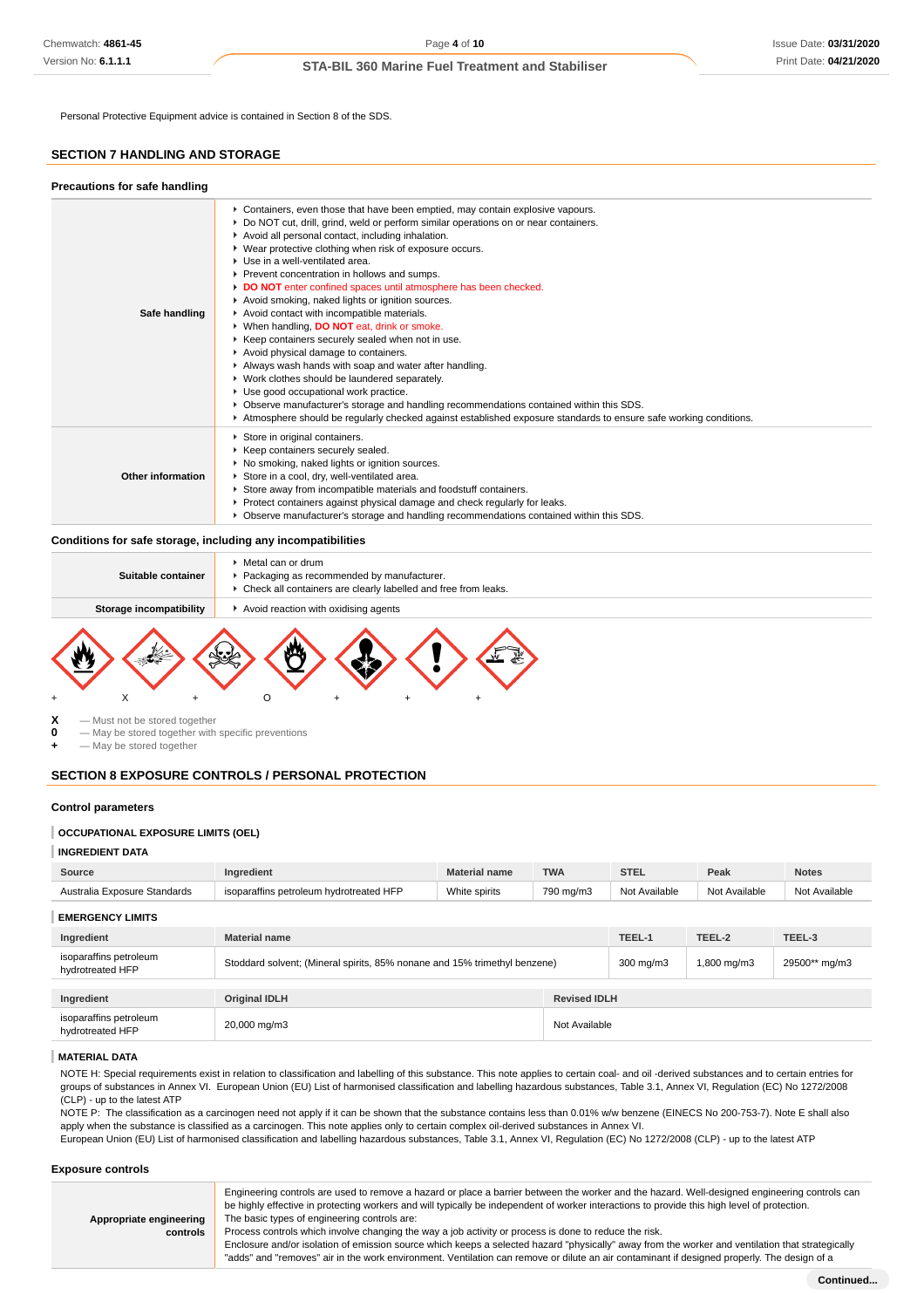ventilation system must match the particular process and chemical or contaminant in use. Employers may need to use multiple types of controls to prevent employee overexposure.

Local exhaust ventilation usually required. If risk of overexposure exists, wear approved respirator. Correct fit is essential to obtain adequate protection. Supplied-air type respirator may be required in special circumstances. Correct fit is essential to ensure adequate protection. An approved self contained breathing apparatus (SCBA) may be required in some situations.

Provide adequate ventilation in warehouse or closed storage area. Air contaminants generated in the workplace possess varying "escape" velocities which, in turn, determine the "capture velocities" of fresh circulating air required to effectively remove the contaminant.

| Type of Contaminant:                                                                                                                                                                                                           | Air Speed:                             |
|--------------------------------------------------------------------------------------------------------------------------------------------------------------------------------------------------------------------------------|----------------------------------------|
| solvent, vapours, degreasing etc., evaporating from tank (in still air).                                                                                                                                                       | $0.25 - 0.5$ m/s<br>$(50-100)$ f/min.) |
| aerosols, fumes from pouring operations, intermittent container filling, low speed conveyer transfers, welding, spray                                                                                                          | 0.5-1 m/s (100-200                     |
| drift, plating acid fumes, pickling (released at low velocity into zone of active generation)                                                                                                                                  | $f/min.$ )                             |
| direct spray, spray painting in shallow booths, drum filling, conveyer loading, crusher dusts, gas discharge (active                                                                                                           | 1-2.5 m/s (200-500                     |
| generation into zone of rapid air motion)                                                                                                                                                                                      | $f/min.$ )                             |
| grinding, abrasive blasting, tumbling, high speed wheel generated dusts (released at high initial velocity into zone of                                                                                                        | $2.5 - 10$ m/s                         |
| very high rapid air motion).                                                                                                                                                                                                   | (500-2000 f/min.)                      |
| A A Part Address of the contract of the contract of the contract of the contract of the contract of the contract of the contract of the contract of the contract of the contract of the contract of the contract of the contra |                                        |

Within each range the appropriate value depends on:

| Lower end of the range                                     | Upper end of the range           |
|------------------------------------------------------------|----------------------------------|
| 1: Room air currents minimal or favourable to capture      | 1: Disturbing room air currents  |
| 2: Contaminants of low toxicity or of nuisance value only. | 2: Contaminants of high toxicity |
| 3: Intermittent, low production.                           | 3: High production, heavy use    |
| 4: Large hood or large air mass in motion                  | 4: Small hood-local control only |

Simple theory shows that air velocity falls rapidly with distance away from the opening of a simple extraction pipe. Velocity generally decreases with the square of distance from the extraction point (in simple cases). Therefore the air speed at the extraction point should be adjusted, accordingly, after reference to distance from the contaminating source. The air velocity at the extraction fan, for example, should be a minimum of 1-2 m/s (200-400 f/min) for extraction of solvents generated in a tank 2 meters distant from the extraction point. Other mechanical considerations, producing performance deficits within the extraction apparatus, make it essential that theoretical air velocities are multiplied by factors of 10 or more when extraction systems are installed or used.

| <b>Personal protection</b> |                                                                                                                                                                                                                                                                                                                                                                                                                                                                                                                                                                                                                                                                                                                                                                                                                                                                                                                                                                                                                                                                                                                                                                                                                                                                                                                                                                                                                                                                                                                                                                                                                                                                                                                                                                                                                                                                                                                                                                                                                                                                                                                                                                                                                                                                                                                                                                                                                                                                                                                                                                                                                                                                                                                                                                                                                                                                                                                                                                                                                                                                                                                                                                    |
|----------------------------|--------------------------------------------------------------------------------------------------------------------------------------------------------------------------------------------------------------------------------------------------------------------------------------------------------------------------------------------------------------------------------------------------------------------------------------------------------------------------------------------------------------------------------------------------------------------------------------------------------------------------------------------------------------------------------------------------------------------------------------------------------------------------------------------------------------------------------------------------------------------------------------------------------------------------------------------------------------------------------------------------------------------------------------------------------------------------------------------------------------------------------------------------------------------------------------------------------------------------------------------------------------------------------------------------------------------------------------------------------------------------------------------------------------------------------------------------------------------------------------------------------------------------------------------------------------------------------------------------------------------------------------------------------------------------------------------------------------------------------------------------------------------------------------------------------------------------------------------------------------------------------------------------------------------------------------------------------------------------------------------------------------------------------------------------------------------------------------------------------------------------------------------------------------------------------------------------------------------------------------------------------------------------------------------------------------------------------------------------------------------------------------------------------------------------------------------------------------------------------------------------------------------------------------------------------------------------------------------------------------------------------------------------------------------------------------------------------------------------------------------------------------------------------------------------------------------------------------------------------------------------------------------------------------------------------------------------------------------------------------------------------------------------------------------------------------------------------------------------------------------------------------------------------------------|
| Eye and face protection    | Safety glasses with side shields.<br>▶ Chemical goggles.<br>▶ Contact lenses may pose a special hazard; soft contact lenses may absorb and concentrate irritants. A written policy document, describing<br>the wearing of lenses or restrictions on use, should be created for each workplace or task. This should include a review of lens absorption<br>and adsorption for the class of chemicals in use and an account of injury experience. Medical and first-aid personnel should be trained in<br>their removal and suitable equipment should be readily available. In the event of chemical exposure, begin eye irrigation immediately and<br>remove contact lens as soon as practicable. Lens should be removed at the first signs of eye redness or irritation - lens should be removed in<br>a clean environment only after workers have washed hands thoroughly. [CDC NIOSH Current Intelligence Bulletin 59], [AS/NZS 1336 or<br>national equivalent]                                                                                                                                                                                                                                                                                                                                                                                                                                                                                                                                                                                                                                                                                                                                                                                                                                                                                                                                                                                                                                                                                                                                                                                                                                                                                                                                                                                                                                                                                                                                                                                                                                                                                                                                                                                                                                                                                                                                                                                                                                                                                                                                                                                                  |
| <b>Skin protection</b>     | See Hand protection below                                                                                                                                                                                                                                                                                                                                                                                                                                                                                                                                                                                                                                                                                                                                                                                                                                                                                                                                                                                                                                                                                                                                                                                                                                                                                                                                                                                                                                                                                                                                                                                                                                                                                                                                                                                                                                                                                                                                                                                                                                                                                                                                                                                                                                                                                                                                                                                                                                                                                                                                                                                                                                                                                                                                                                                                                                                                                                                                                                                                                                                                                                                                          |
| Hands/feet protection      | ▶ Wear chemical protective gloves, e.g. PVC.<br>▶ Wear safety footwear or safety gumboots, e.g. Rubber<br>The selection of suitable gloves does not only depend on the material, but also on further marks of quality which vary from manufacturer to<br>manufacturer. Where the chemical is a preparation of several substances, the resistance of the glove material can not be calculated in advance<br>and has therefore to be checked prior to the application.<br>The exact break through time for substances has to be obtained from the manufacturer of the protective gloves and has to be observed when<br>making a final choice.<br>Personal hygiene is a key element of effective hand care. Gloves must only be worn on clean hands. After using gloves, hands should be<br>washed and dried thoroughly. Application of a non-perfumed moisturiser is recommended.<br>Suitability and durability of glove type is dependent on usage. Important factors in the selection of gloves include:<br>frequency and duration of contact,<br>chemical resistance of glove material,<br>glove thickness and<br>dexterity<br>Select gloves tested to a relevant standard (e.g. Europe EN 374, US F739, AS/NZS 2161.1 or national equivalent).<br>When prolonged or frequently repeated contact may occur, a glove with a protection class of 5 or higher (breakthrough time<br>greater than 240 minutes according to EN 374, AS/NZS 2161.10.1 or national equivalent) is recommended.<br>When only brief contact is expected, a glove with a protection class of 3 or higher (breakthrough time greater than 60 minutes<br>according to EN 374, AS/NZS 2161.10.1 or national equivalent) is recommended.<br>Some glove polymer types are less affected by movement and this should be taken into account when considering gloves for<br>long-term use.<br>Contaminated gloves should be replaced.<br>As defined in ASTM F-739-96 in any application, gloves are rated as:<br>Excellent when breakthrough time > 480 min<br>Good when breakthrough time > 20 min<br>Fair when breakthrough time < 20 min<br>Poor when glove material degrades<br>For general applications, gloves with a thickness typically greater than 0.35 mm, are recommended.<br>It should be emphasised that glove thickness is not necessarily a good predictor of glove resistance to a specific chemical, as the permeation<br>efficiency of the glove will be dependent on the exact composition of the glove material. Therefore, glove selection should also be based on<br>consideration of the task requirements and knowledge of breakthrough times.<br>Glove thickness may also vary depending on the glove manufacturer, the glove type and the glove model. Therefore, the manufacturers'<br>technical data should always be taken into account to ensure selection of the most appropriate glove for the task.<br>Note: Depending on the activity being conducted, gloves of varying thickness may be required for specific tasks. For example:<br>Thinner gloves (down to 0.1 mm or less) may be required where a high degree of manual dexterity is needed. However, these |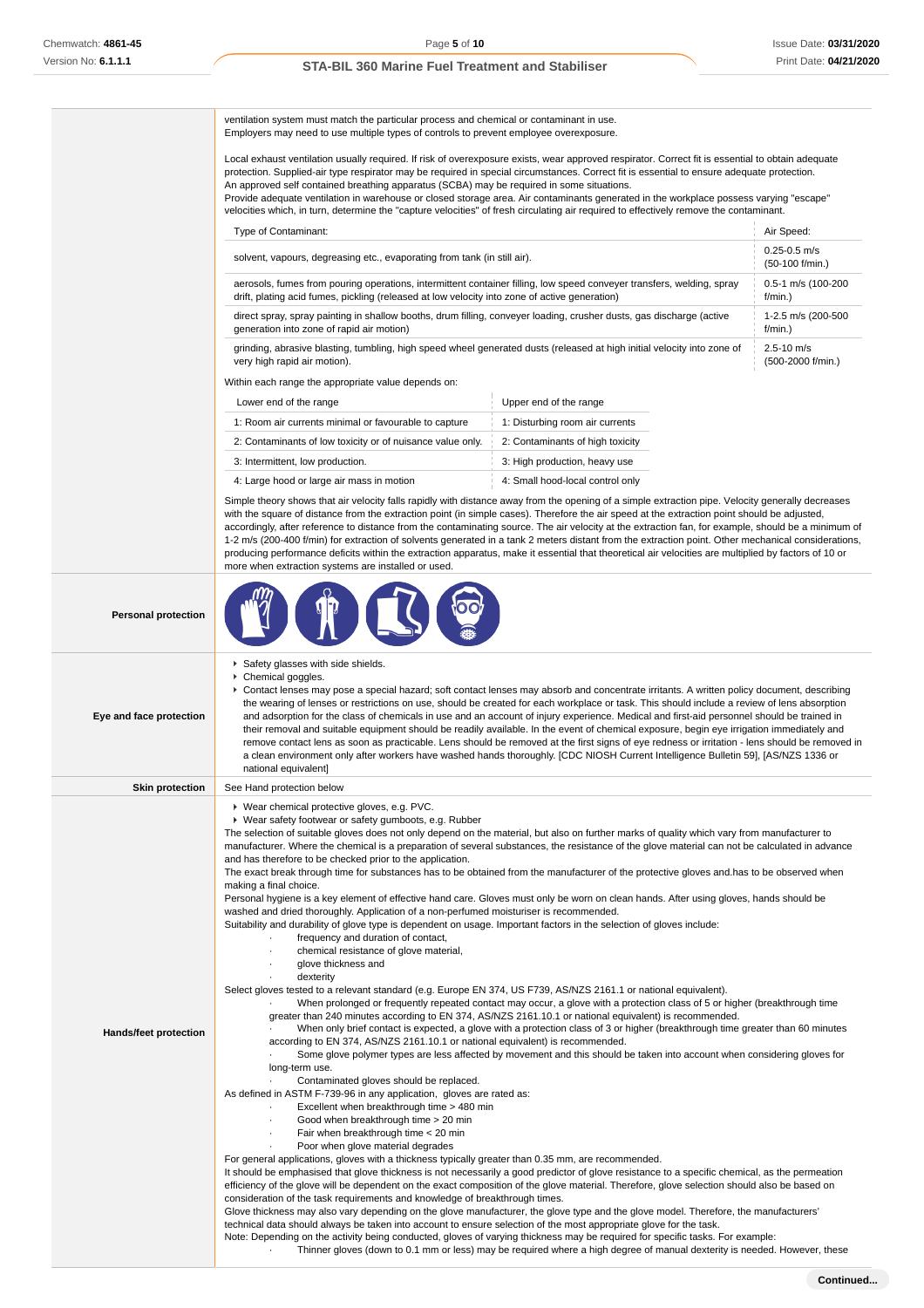|                        | gloves are only likely to give short duration protection and would normally be just for single use applications, then disposed of.<br>Thicker gloves (up to 3 mm or more) may be required where there is a mechanical (as well as a chemical) risk i.e. where there is<br>abrasion or puncture potential<br>Gloves must only be worn on clean hands. After using gloves, hands should be washed and dried thoroughly. Application of a non-perfumed<br>moisturiser is recommended.<br>▶ Polyethylene gloves |
|------------------------|-------------------------------------------------------------------------------------------------------------------------------------------------------------------------------------------------------------------------------------------------------------------------------------------------------------------------------------------------------------------------------------------------------------------------------------------------------------------------------------------------------------|
| <b>Body protection</b> | See Other protection below                                                                                                                                                                                                                                                                                                                                                                                                                                                                                  |
| Other protection       | • Overalls.<br>P.V.C. apron.<br><b>Barrier cream.</b><br>▶ Skin cleansing cream.<br>▶ Eve wash unit.                                                                                                                                                                                                                                                                                                                                                                                                        |

#### **Respiratory protection**

Type A Filter of sufficient capacity. (AS/NZS 1716 & 1715, EN 143:2000 & 149:2001, ANSI Z88 or national equivalent)

Where the concentration of gas/particulates in the breathing zone, approaches or exceeds the "Exposure Standard" (or ES), respiratory protection is required. Degree of protection varies with both face-piece and Class of filter; the nature of protection varies with Type of filter.

| <b>Required Minimum Protection Factor</b> | Half-Face Respirator | <b>Full-Face Respirator</b> | <b>Powered Air Respirator</b> |
|-------------------------------------------|----------------------|-----------------------------|-------------------------------|
| up to $10 \times ES$                      | A-AUS                |                             | A-PAPR-AUS / Class 1          |
| up to $50 \times ES$                      |                      | A-AUS / Class 1             |                               |
| up to $100 \times ES$                     |                      | $A-2$                       | A-PAPR-2 ^                    |

^ - Full-face

A(All classes) = Organic vapours, B AUS or B1 = Acid gasses, B2 = Acid gas or hydrogen cyanide(HCN), B3 = Acid gas or hydrogen cyanide(HCN), E = Sulfur dioxide(SO2), G = Agricultural chemicals, K = Ammonia(NH3), Hg = Mercury, NO = Oxides of nitrogen, MB = Methyl bromide, AX = Low boiling point organic compounds(below 65 degC)

Cartridge respirators should never be used for emergency ingress or in areas of unknown vapour concentrations or oxygen content.

▶ The wearer must be warned to leave the contaminated area immediately on detecting any odours through the respirator. The odour may indicate that the mask is not functioning properly, that the vapour concentration is too high, or that the mask is not properly fitted. Because of these limitations, only restricted use of cartridge respirators is considered appropriate.

Cartridge performance is affected by humidity. Cartridges should be changed after 2 hr of continuous use unless it is determined that the humidity is less than 75%, in which case, cartridges can be used for 4 hr. Used cartridges should be discarded daily, regardless of the length of time used

### **SECTION 9 PHYSICAL AND CHEMICAL PROPERTIES**

#### **Information on basic physical and chemical properties**

| Appearance                                      | Red liquid with a solvent odour; does not mix with water. |                                            |                |  |  |
|-------------------------------------------------|-----------------------------------------------------------|--------------------------------------------|----------------|--|--|
|                                                 |                                                           |                                            |                |  |  |
| <b>Physical state</b>                           | Liquid                                                    | Relative density (Water = 1)               | 0.8            |  |  |
| Odour                                           | Not Available                                             | Partition coefficient n-octanol<br>/ water | Not Available  |  |  |
| <b>Odour threshold</b>                          | Not Available                                             | Auto-ignition temperature (°C)             | Not Available  |  |  |
| pH (as supplied)                                | Not Applicable                                            | Decomposition temperature                  | Not Available  |  |  |
| Melting point / freezing point<br>(°C)          | Not Available                                             | Viscosity (cSt)                            | 3              |  |  |
| Initial boiling point and boiling<br>range (°C) | 82.2                                                      | Molecular weight (g/mol)                   | Not Applicable |  |  |
| Flash point (°C)                                | >60.83                                                    | <b>Taste</b>                               | Not Available  |  |  |
| <b>Evaporation rate</b>                         | Not Available                                             | <b>Explosive properties</b>                | Not Available  |  |  |
| Flammability                                    | Combustible.                                              | <b>Oxidising properties</b>                | Not Available  |  |  |
| Upper Explosive Limit (%)                       | 7.0                                                       | Surface Tension (dyn/cm or<br>mN/m         | Not Available  |  |  |
| Lower Explosive Limit (%)                       | 0.8                                                       | <b>Volatile Component (%vol)</b>           | 100            |  |  |
| Vapour pressure (kPa)                           | 13                                                        | Gas group                                  | Not Available  |  |  |
| Solubility in water                             | Immiscible                                                | pH as a solution (1%)                      | Not Applicable |  |  |
| Vapour density $(Air = 1)$                      | Not Available                                             | VOC g/L                                    | Not Available  |  |  |

## **SECTION 10 STABILITY AND REACTIVITY**

| Reactivity                                 | See section 7                                                                                                                        |
|--------------------------------------------|--------------------------------------------------------------------------------------------------------------------------------------|
| <b>Chemical stability</b>                  | • Unstable in the presence of incompatible materials.<br>▶ Product is considered stable.<br>Hazardous polymerisation will not occur. |
| Possibility of hazardous<br>reactions      | See section 7                                                                                                                        |
| <b>Conditions to avoid</b>                 | See section 7                                                                                                                        |
| Incompatible materials                     | See section 7                                                                                                                        |
| <b>Hazardous decomposition</b><br>products | See section 5                                                                                                                        |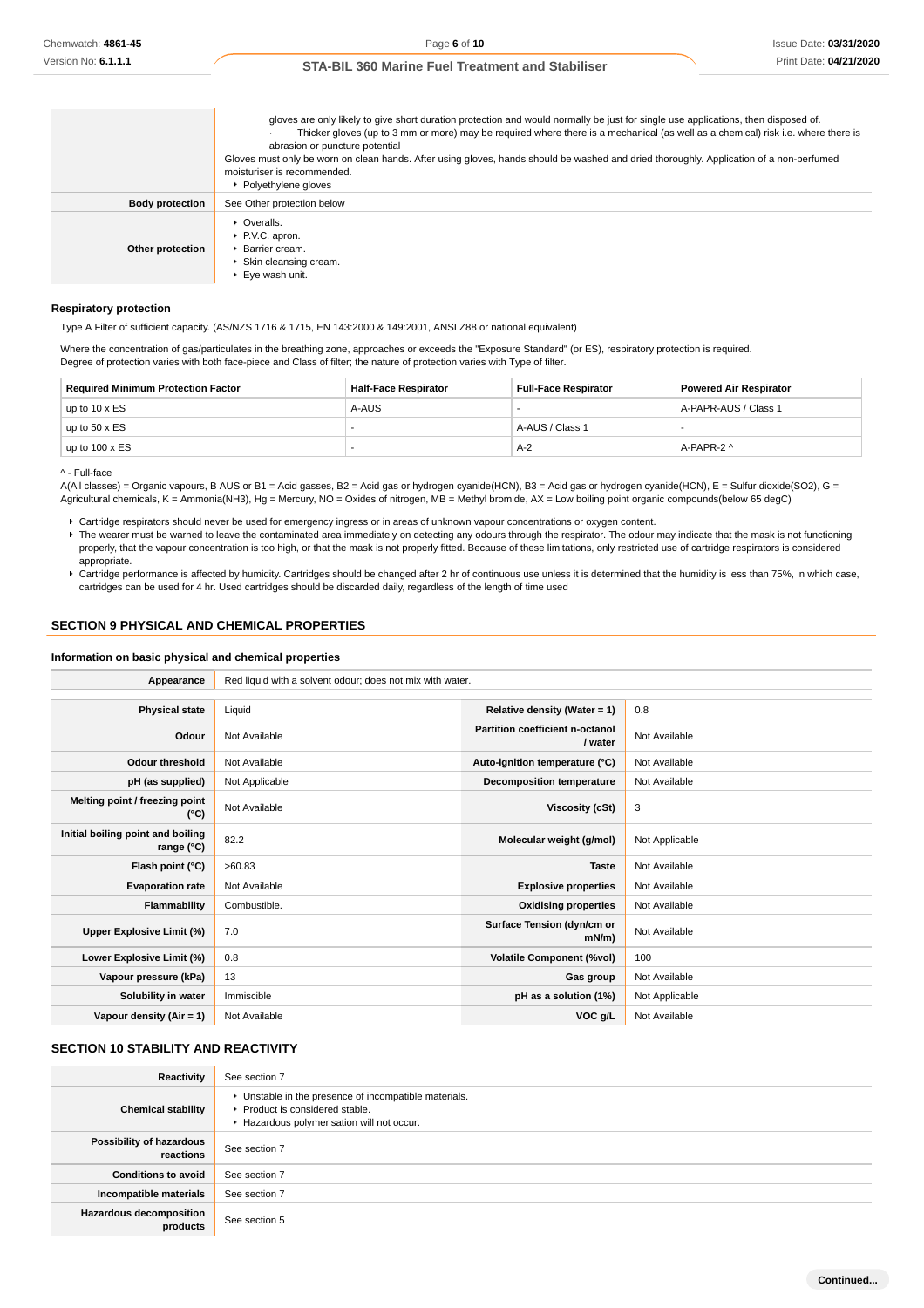## **SECTION 11 TOXICOLOGICAL INFORMATION**

### **Information on toxicological effects**

| Inhaled<br>Ingestion                                       | Inhalation of vapours may cause drowsiness and dizziness. This may be accompanied by narcosis, reduced alertness, loss of reflexes, lack of<br>coordination and vertigo.<br>Limited evidence or practical experience suggests that the material may produce irritation of the respiratory system, in a significant number of<br>individuals, following inhalation. In contrast to most organs, the lung is able to respond to a chemical insult by first removing or neutralising the<br>irritant and then repairing the damage. The repair process, which initially evolved to protect mammalian lungs from foreign matter and antigens,<br>may however, produce further lung damage resulting in the impairment of gas exchange, the primary function of the lungs. Respiratory tract<br>irritation often results in an inflammatory response involving the recruitment and activation of many cell types, mainly derived from the vascular<br>system.<br>Inhalation of vapours or aerosols (mists, fumes), generated by the material during the course of normal handling, may be damaging to the health<br>of the individual.<br>Swallowing of the liquid may cause aspiration of vomit into the lungs with the risk of haemorrhaging, pulmonary oedema, progressing to chemical<br>pneumonitis; serious consequences may result.<br>Signs and symptoms of chemical (aspiration) pneumonitis may include coughing, gasping, choking, burning of the mouth, difficult breathing, and<br>bluish coloured skin (cyanosis).<br>Accidental ingestion of the material may be damaging to the health of the individual.                                                                                                                                                                                                                                                                                                                                                                                                                                                                                                                                                                                                                                                                                                                                                                                                                                                                                                                                                                                                                                                                                                                                                                                                                                                                                                                                                                                                                                                                                                                                                                                                                                                                                                                                                                                                                                                                                                                                                                                                                                                                                                                                                                                                                                                                                                                                                                                                                                                                                                                                                                                                                                                                                                                                                                                                                                                                                                                                                                                                                                                                                                                                                                                                                                                                                                                                                                                                                                                                                                                                                                                                                                                                                                                                                                                                                                                                                                                                                                                                                                                          |                                                                          |  |
|------------------------------------------------------------|-------------------------------------------------------------------------------------------------------------------------------------------------------------------------------------------------------------------------------------------------------------------------------------------------------------------------------------------------------------------------------------------------------------------------------------------------------------------------------------------------------------------------------------------------------------------------------------------------------------------------------------------------------------------------------------------------------------------------------------------------------------------------------------------------------------------------------------------------------------------------------------------------------------------------------------------------------------------------------------------------------------------------------------------------------------------------------------------------------------------------------------------------------------------------------------------------------------------------------------------------------------------------------------------------------------------------------------------------------------------------------------------------------------------------------------------------------------------------------------------------------------------------------------------------------------------------------------------------------------------------------------------------------------------------------------------------------------------------------------------------------------------------------------------------------------------------------------------------------------------------------------------------------------------------------------------------------------------------------------------------------------------------------------------------------------------------------------------------------------------------------------------------------------------------------------------------------------------------------------------------------------------------------------------------------------------------------------------------------------------------------------------------------------------------------------------------------------------------------------------------------------------------------------------------------------------------------------------------------------------------------------------------------------------------------------------------------------------------------------------------------------------------------------------------------------------------------------------------------------------------------------------------------------------------------------------------------------------------------------------------------------------------------------------------------------------------------------------------------------------------------------------------------------------------------------------------------------------------------------------------------------------------------------------------------------------------------------------------------------------------------------------------------------------------------------------------------------------------------------------------------------------------------------------------------------------------------------------------------------------------------------------------------------------------------------------------------------------------------------------------------------------------------------------------------------------------------------------------------------------------------------------------------------------------------------------------------------------------------------------------------------------------------------------------------------------------------------------------------------------------------------------------------------------------------------------------------------------------------------------------------------------------------------------------------------------------------------------------------------------------------------------------------------------------------------------------------------------------------------------------------------------------------------------------------------------------------------------------------------------------------------------------------------------------------------------------------------------------------------------------------------------------------------------------------------------------------------------------------------------------------------------------------------------------------------------------------------------------------------------------------------------------------------------------------------------------------------------------------------------------------------------------------------------------------------------------------------------------------------------------------------------------------------------------------------------------------------------------------------------------------------------------------------------------------------------------------------------------------------------------------------------------------------------------------------------------------------------------------------------------------------------------------------------------------|--------------------------------------------------------------------------|--|
| <b>Skin Contact</b>                                        | Repeated exposure may cause skin cracking, flaking or drying following normal handling and use.<br>Skin contact with the material may damage the health of the individual; systemic effects may result following absorption.<br>Open cuts, abraded or irritated skin should not be exposed to this material<br>The material may accentuate any pre-existing dermatitis condition<br>Entry into the blood-stream through, for example, cuts, abrasions, puncture wounds or lesions, may produce systemic injury with harmful effects.<br>Examine the skin prior to the use of the material and ensure that any external damage is suitably protected.                                                                                                                                                                                                                                                                                                                                                                                                                                                                                                                                                                                                                                                                                                                                                                                                                                                                                                                                                                                                                                                                                                                                                                                                                                                                                                                                                                                                                                                                                                                                                                                                                                                                                                                                                                                                                                                                                                                                                                                                                                                                                                                                                                                                                                                                                                                                                                                                                                                                                                                                                                                                                                                                                                                                                                                                                                                                                                                                                                                                                                                                                                                                                                                                                                                                                                                                                                                                                                                                                                                                                                                                                                                                                                                                                                                                                                                                                                                                                                                                                                                                                                                                                                                                                                                                                                                                                                                                                                                                                                                                                                                                                                                                                                                                                                                                                                                                                                                                                                                                                          |                                                                          |  |
| Eye                                                        | Limited evidence exists, or practical experience suggests, that the material may cause eye irritation in a substantial number of individuals and/or<br>is expected to produce significant ocular lesions which are present twenty-four hours or more after instillation into the eye(s) of experimental<br>animals. Repeated or prolonged eye contact may cause inflammation characterised by temporary redness (similar to windburn) of the conjunctiva<br>(conjunctivitis); temporary impairment of vision and/or other transient eye damage/ulceration may occur.                                                                                                                                                                                                                                                                                                                                                                                                                                                                                                                                                                                                                                                                                                                                                                                                                                                                                                                                                                                                                                                                                                                                                                                                                                                                                                                                                                                                                                                                                                                                                                                                                                                                                                                                                                                                                                                                                                                                                                                                                                                                                                                                                                                                                                                                                                                                                                                                                                                                                                                                                                                                                                                                                                                                                                                                                                                                                                                                                                                                                                                                                                                                                                                                                                                                                                                                                                                                                                                                                                                                                                                                                                                                                                                                                                                                                                                                                                                                                                                                                                                                                                                                                                                                                                                                                                                                                                                                                                                                                                                                                                                                                                                                                                                                                                                                                                                                                                                                                                                                                                                                                                          |                                                                          |  |
| Chronic                                                    | On the basis, primarily, of animal experiments, concern has been expressed that the material may produce carcinogenic or mutagenic effects; in<br>respect of the available information, however, there presently exists inadequate data for making a satisfactory assessment.<br>There is sufficient evidence to provide a strong presumption that human exposure to the material may result in impaired fertility on the basis of: -<br>clear evidence in animal studies of impaired fertility in the absence of toxic effects, or evidence of impaired fertility occurring at around the same<br>dose levels as other toxic effects but which is not a secondary non-specific consequence of other toxic effects.<br>There is sufficient evidence to provide a strong presumption that human exposure to the material may result in developmental toxicity, generally<br>on the basis of:<br>- clear results in appropriate animal studies where effects have been observed in the absence of marked maternal toxicity, or at around the same<br>dose levels as other toxic effects but which are not secondary non-specific consequences of the other toxic effects.<br>Limited evidence suggests that repeated or long-term occupational exposure may produce cumulative health effects involving organs or<br>biochemical systems.<br>Repeated or prolonged exposure to mixed hydrocarbons may produce narcosis with dizziness, weakness, irritability, concentration and/or<br>memory loss, tremor in the fingers and tongue, vertigo, olfactory disorders, constriction of visual field, paraesthesias of the extremities, weight<br>loss and anaemia and degenerative changes in the liver and kidney. Chronic exposure by petroleum workers, to the lighter hydrocarbons, has<br>been associated with visual disturbances, damage to the central nervous system, peripheral neuropathies (including numbness and<br>paraesthesias), psychological and neurophysiological deficits, bone marrow toxicities (including hypoplasia possibly due to benzene) and hepatic<br>and renal involvement. Chronic dermal exposure to petroleum hydrocarbons may result in defatting which produces localised dermatoses.<br>Surface cracking and erosion may also increase susceptibility to infection by microorganisms. One epidemiological study of petroleum refinery<br>workers has reported elevations in standard mortality ratios for skin cancer along with a dose-response relationship indicating an association<br>between routine workplace exposure to petroleum or one of its constituents and skin cancer, particularly melanoma. Other studies have been<br>unable to confirm this finding.<br>Hydrocarbon solvents are liquid hydrocarbon fractions derived from petroleum processing streams, containing only carbon and hydrogen atoms,<br>with carbon numbers ranging from approximately C5-C20 and boiling between approximately 35-370 deg C. Many of the hydrocarbon solvents<br>have complex and variable compositions with constituents of 4 types, alkanes (normal paraffins, isoparaffins, and cycloparaffins) and aromatics<br>(primarily alkylated one- and two-ring species). Despite the compositional complexity, most hydrocarbon solvent constituents have similar<br>toxicological properties, and the overall toxicological hazards can be characterized in generic terms. Hydrocarbon solvents can cause chemical<br>pneumonitis if aspirated into the lung, and those that are volatile can cause acute CNS effects and/or ocular and respiratory irritation at exposure<br>levels exceeding occupational recommendations. Otherwise, there are few toxicologically important effects. The exceptions, n-hexane and<br>naphthalene, have unique toxicological properties<br>Animal studies:<br>No deaths or treatment related signs of toxicity were observed in rats exposed to light alkylate naphtha (paraffinic hydrocarbons) at<br>concentrations of 668, 2220 and 6646 ppm for 6 hrs/day, 5 days/wk for 13 weeks. Increased liver weights and kidney toxicity (male rats) was<br>observed in high dose animals. Exposure to pregnant rats at concentrations of 137, 3425 and 6850 ppm did not adversely affect reproduction or<br>cause maternal or foetal toxicity. Lifetime skin painting studies in mice with similar naphthas have shown weak or no carcinogenic activity<br>following prolonged and repeated exposure. Similar<br>naphthas/distillates, when tested at nonirritating dose levels, did not show any significant carcinogenic activity indicating that this tumorigenic<br>response is likely related to chronic irritation and not to dose. The mutagenic potential of naphthas has been reported to be largely negative in a<br>variety of mutagenicity tests. The exact relationship between these results and human health is not known. Some components of this product<br>have been shown to produce a species specific, sex hormonal dependent kidney lesion in male rats from repeated oral or inhalation exposure.<br>Subsequent research has shown that the kidney damage develops via the formation of a alpha-2u-globulin, a mechanism unique to the male rat.<br>Humans do not form alpha-2u-globulin, therefore, the kidney effects resulting from this mechanism are not relevant in human.<br>Repeated application of mildly hydrotreated oils (principally paraffinic), to mouse skin, induced skin tumours; no tumours were induced with<br>severely hydrotreated oils.<br>Chronic solvent inhalation exposures may result in nervous system impairment and liver and blood changes. [PATTYS] |                                                                          |  |
| STA-BIL 360 Marine Fuel<br><b>Treatment and Stabiliser</b> | <b>TOXICITY</b><br>Not Available                                                                                                                                                                                                                                                                                                                                                                                                                                                                                                                                                                                                                                                                                                                                                                                                                                                                                                                                                                                                                                                                                                                                                                                                                                                                                                                                                                                                                                                                                                                                                                                                                                                                                                                                                                                                                                                                                                                                                                                                                                                                                                                                                                                                                                                                                                                                                                                                                                                                                                                                                                                                                                                                                                                                                                                                                                                                                                                                                                                                                                                                                                                                                                                                                                                                                                                                                                                                                                                                                                                                                                                                                                                                                                                                                                                                                                                                                                                                                                                                                                                                                                                                                                                                                                                                                                                                                                                                                                                                                                                                                                                                                                                                                                                                                                                                                                                                                                                                                                                                                                                                                                                                                                                                                                                                                                                                                                                                                                                                                                                                                                                                                                              | <b>IRRITATION</b><br>Not Available                                       |  |
| isoparaffins petroleum<br>hydrotreated HFP                 | <b>TOXICITY</b><br>dermal (rat) LD50: >2000 mg/kg $[1]$                                                                                                                                                                                                                                                                                                                                                                                                                                                                                                                                                                                                                                                                                                                                                                                                                                                                                                                                                                                                                                                                                                                                                                                                                                                                                                                                                                                                                                                                                                                                                                                                                                                                                                                                                                                                                                                                                                                                                                                                                                                                                                                                                                                                                                                                                                                                                                                                                                                                                                                                                                                                                                                                                                                                                                                                                                                                                                                                                                                                                                                                                                                                                                                                                                                                                                                                                                                                                                                                                                                                                                                                                                                                                                                                                                                                                                                                                                                                                                                                                                                                                                                                                                                                                                                                                                                                                                                                                                                                                                                                                                                                                                                                                                                                                                                                                                                                                                                                                                                                                                                                                                                                                                                                                                                                                                                                                                                                                                                                                                                                                                                                                       | <b>IRRITATION</b><br>Eye: no adverse effect observed (not irritating)[1] |  |

Oral (rat) LD50: >5000 mg/kg<sup>[2]</sup> Skin: adverse effect observed (irritating)<sup>[1]</sup>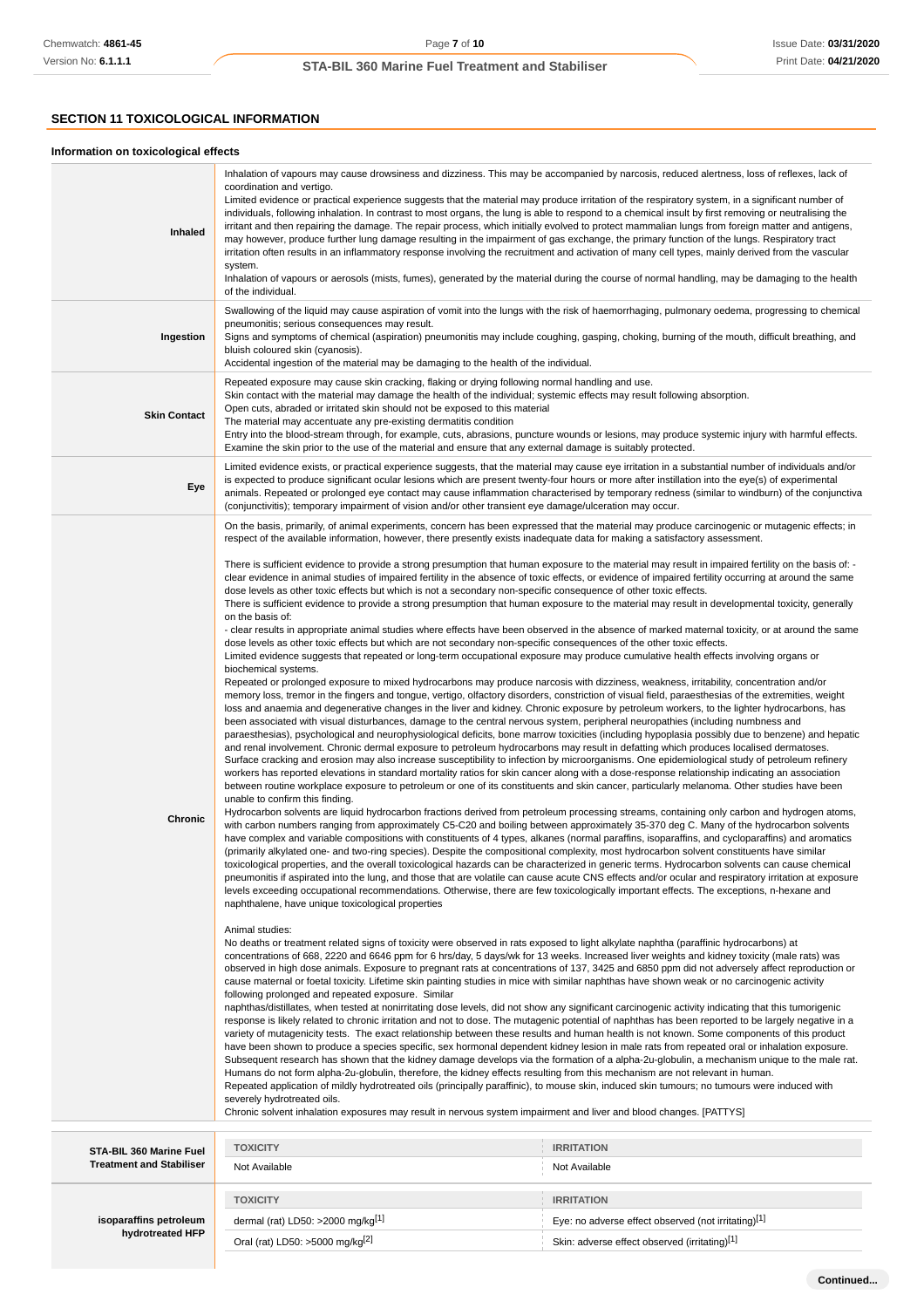|                                                          |                                                                                                                                                                                                                                                                                                                                                                                                                                                                                                                                                                                                                                                                                                                                                                                                                                                                                                                        |                                 | Skin: no adverse effect observed (not irritating)[1]                                                                                                                                                                                                                                                                                                                                                                                                                                                                                                                                                                                                                                                                                                                           |
|----------------------------------------------------------|------------------------------------------------------------------------------------------------------------------------------------------------------------------------------------------------------------------------------------------------------------------------------------------------------------------------------------------------------------------------------------------------------------------------------------------------------------------------------------------------------------------------------------------------------------------------------------------------------------------------------------------------------------------------------------------------------------------------------------------------------------------------------------------------------------------------------------------------------------------------------------------------------------------------|---------------------------------|--------------------------------------------------------------------------------------------------------------------------------------------------------------------------------------------------------------------------------------------------------------------------------------------------------------------------------------------------------------------------------------------------------------------------------------------------------------------------------------------------------------------------------------------------------------------------------------------------------------------------------------------------------------------------------------------------------------------------------------------------------------------------------|
| Legend:                                                  | 1. Value obtained from Europe ECHA Registered Substances - Acute toxicity 2.* Value obtained from manufacturer's SDS. Unless otherwise<br>specified data extracted from RTECS - Register of Toxic Effect of chemical Substances                                                                                                                                                                                                                                                                                                                                                                                                                                                                                                                                                                                                                                                                                        |                                 |                                                                                                                                                                                                                                                                                                                                                                                                                                                                                                                                                                                                                                                                                                                                                                                |
|                                                          |                                                                                                                                                                                                                                                                                                                                                                                                                                                                                                                                                                                                                                                                                                                                                                                                                                                                                                                        |                                 |                                                                                                                                                                                                                                                                                                                                                                                                                                                                                                                                                                                                                                                                                                                                                                                |
| <b>ISOPARAFFINS PETROLEUM</b><br><b>HYDROTREATED HFP</b> | No significant acute toxicological data identified in literature search.<br>Studies indicate that normal, branched and cyclic paraffins are absorbed from the mammalian gastrointestinal tract and that the absorption of<br>be present in mineral oil, n-paraffins may be absorbed to a greater extent that iso- or cyclo-paraffins.<br>The major classes of hydrocarbons have been shown to be well absorbed by the gastrointestinal tract in various species. In many cases, the<br>(enterocyte) membrane. While some hydrocarbons may traverse the mucosal epithelium unmetabolised and appear as solutes in lipoprotein<br>in the enterocyte. The enterocyte may play a major role in determining the proportion of an absorbed hydrocarbon that, by escaping initial<br>biotransformation, becomes available for deposition in its unchanged form in peripheral tissues such as adipose tissue, or in the liver. |                                 | n-paraffins is inversely proportional to the carbon chain length, with little absorption above C30. With respect to the carbon chain lengths likely to<br>hydrophobic hydrocarbons are ingested in association with dietary lipids. The dependence of hydrocarbon absorption on concomitant triglyceride<br>digestion and absorption, is known as the "hydrocarbon continuum hypothesis", and asserts that a series of solubilising phases in the intestinal<br>lumen, created by dietary triglycerides and their digestion products, afford hydrocarbons a route to the lipid phase of the intestinal absorptive cell<br>particles in intestinal lymph, there is evidence that most hydrocarbons partially separate from nutrient lipids and undergo metabolic transformation |
| <b>Acute Toxicity</b>                                    | ×                                                                                                                                                                                                                                                                                                                                                                                                                                                                                                                                                                                                                                                                                                                                                                                                                                                                                                                      | Carcinogenicity                 | ✔                                                                                                                                                                                                                                                                                                                                                                                                                                                                                                                                                                                                                                                                                                                                                                              |
| <b>Skin Irritation/Corrosion</b>                         | ×                                                                                                                                                                                                                                                                                                                                                                                                                                                                                                                                                                                                                                                                                                                                                                                                                                                                                                                      | Reproductivity                  | ✔                                                                                                                                                                                                                                                                                                                                                                                                                                                                                                                                                                                                                                                                                                                                                                              |
| <b>Serious Eye Damage/Irritation</b>                     | ×                                                                                                                                                                                                                                                                                                                                                                                                                                                                                                                                                                                                                                                                                                                                                                                                                                                                                                                      | <b>STOT - Single Exposure</b>   | ✔                                                                                                                                                                                                                                                                                                                                                                                                                                                                                                                                                                                                                                                                                                                                                                              |
| <b>Respiratory or Skin</b><br>sensitisation              | ×                                                                                                                                                                                                                                                                                                                                                                                                                                                                                                                                                                                                                                                                                                                                                                                                                                                                                                                      | <b>STOT - Repeated Exposure</b> | ×                                                                                                                                                                                                                                                                                                                                                                                                                                                                                                                                                                                                                                                                                                                                                                              |
| <b>Mutagenicity</b>                                      | ×                                                                                                                                                                                                                                                                                                                                                                                                                                                                                                                                                                                                                                                                                                                                                                                                                                                                                                                      | <b>Aspiration Hazard</b>        | ✔                                                                                                                                                                                                                                                                                                                                                                                                                                                                                                                                                                                                                                                                                                                                                                              |
|                                                          |                                                                                                                                                                                                                                                                                                                                                                                                                                                                                                                                                                                                                                                                                                                                                                                                                                                                                                                        | Legend:                         | $\blacktriangleright$ - Data either not available or does not fill the criteria for classification                                                                                                                                                                                                                                                                                                                                                                                                                                                                                                                                                                                                                                                                             |

## **SECTION 12 ECOLOGICAL INFORMATION**

### **Toxicity**

| STA-BIL 360 Marine Fuel<br><b>Treatment and Stabiliser</b> | <b>ENDPOINT</b>  | <b>TEST DURATION (HR)</b> | <b>SPECIES</b>                | VALUE            | <b>SOURCE</b>    |
|------------------------------------------------------------|------------------|---------------------------|-------------------------------|------------------|------------------|
|                                                            | Not<br>Available | Not Available             | Not Available                 | Not<br>Available | Not<br>Available |
|                                                            | <b>ENDPOINT</b>  | <b>TEST DURATION (HR)</b> | <b>SPECIES</b>                | <b>VALUE</b>     | <b>SOURCE</b>    |
|                                                            | <b>LC50</b>      | 96                        | Fish                          | $>1$ -mg/L       | 2                |
|                                                            | EC50             | 48                        | Crustacea                     | $>1$ -mg/L       | 2                |
| isoparaffins petroleum<br>hydrotreated HFP                 | EC50             | 72                        | Algae or other aquatic plants | $>1$ -mg/L       | 2                |
|                                                            | <b>NOEC</b>      | 3072                      | Fish                          | $=1$ mg/L        |                  |
|                                                            | LC50             | 96                        | Fish                          | $4.1$ mg/L       | 2                |
|                                                            | EC50             | 48                        | Crustacea                     | $4.5$ mg/L       | 2                |
|                                                            | EC50             | 72                        | Algae or other aquatic plants | $>1$ -mg/L       | 2                |
|                                                            | <b>LC50</b>      | 96                        | Fish                          | $0.14$ mg/L      | 2                |
|                                                            | EC50             | 96                        | Algae or other aquatic plants | 0.277mg/L        | 2                |
|                                                            | <b>NOEC</b>      | 720                       | Crustacea                     | $0.024$ mg/L     | $\frac{1}{2}$    |

V3.12 (QSAR) - Aquatic Toxicity Data (Estimated) 4. US EPA, Ecotox database - Aquatic Toxicity Data 5. ECETOC Aquatic Hazard Assessment Data 6. NITE (Japan) - Bioconcentration Data 7. METI (Japan) - Bioconcentration Data 8. Vendor Data

– Data available to make classification

#### **DO NOT** discharge into sewer or waterways.

Harmful to aquatic organisms, may cause long-term adverse effects in the aquatic environment.

No Data available for all ingredients

## **Persistence and degradability**

| Ingredient | Persistence: Water/Soil               | Persistence: Air                      |  |
|------------|---------------------------------------|---------------------------------------|--|
|            | No Data available for all ingredients | No Data available for all ingredients |  |

### **Bioaccumulative potential**

| Ingredient                                 | <b>Bioaccumulation</b> |  |  |
|--------------------------------------------|------------------------|--|--|
| isoparaffins petroleum<br>hydrotreated HFP | $LOW (BCF = 159)$      |  |  |
| <b>Mobility in soil</b>                    |                        |  |  |
| Ingredient                                 | <b>Mobility</b>        |  |  |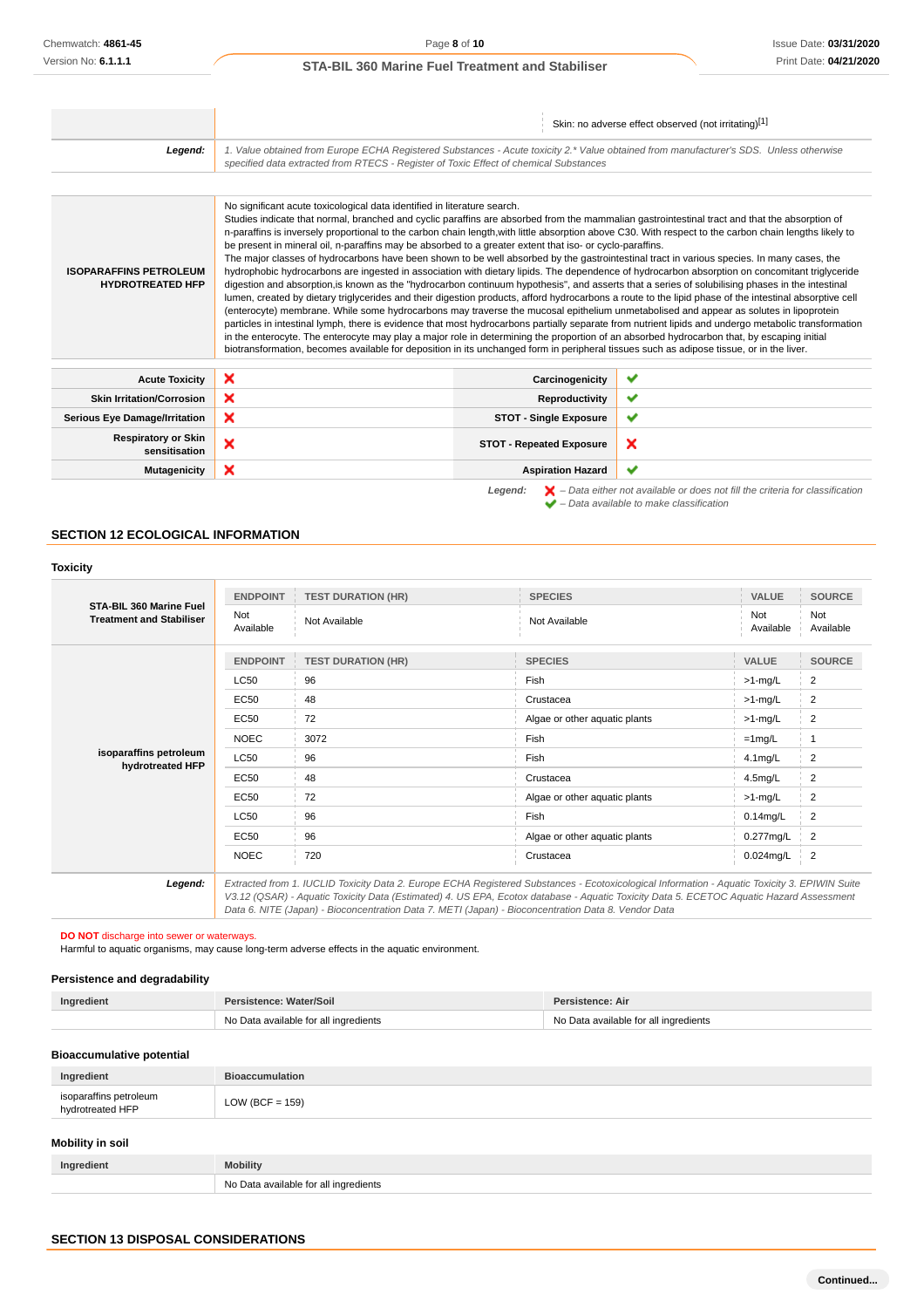### **Waste treatment methods**

## **SECTION 14 TRANSPORT INFORMATION**

### **Labels Required**

| <b>│COMBUSTIBLE LIQUID ┃</b> | COMBUSTIBLE LIQUID, regulated for storage purposes only |
|------------------------------|---------------------------------------------------------|
| <b>Marine Pollutant</b>      | <sub>NO</sub>                                           |
| <b>HAZCHEM</b>               | Not Applicable                                          |

### **Land transport (ADG): NOT REGULATED FOR TRANSPORT OF DANGEROUS GOODS**

**Air transport (ICAO-IATA / DGR): NOT REGULATED FOR TRANSPORT OF DANGEROUS GOODS**

### **Sea transport (IMDG-Code / GGVSee): NOT REGULATED FOR TRANSPORT OF DANGEROUS GOODS**

## **Transport in bulk according to Annex II of MARPOL and the IBC code**

Not Applicable

## **SECTION 15 REGULATORY INFORMATION**

### **Safety, health and environmental regulations / legislation specific for the substance or mixture**

### **ISOPARAFFINS PETROLEUM HYDROTREATED HFP IS FOUND ON THE FOLLOWING REGULATORY LISTS**

Australia Hazardous Chemical Information System (HCIS) - Hazardous Chemicals Australia Inventory of Chemical Substances (AICS) Australia Standard for the Uniform Scheduling of Medicines and Poisons (SUSMP) - Schedule 5

| Chemical Footprint Project - Chemicals of High Concern List                        |
|------------------------------------------------------------------------------------|
| International Agency for Research on Cancer (IARC) - Agents Classified by the IARC |
| Monographs                                                                         |

#### **National Inventory Status**

| <b>National Inventory</b>     | <b>Status</b>                                                                                                                                                                                            |
|-------------------------------|----------------------------------------------------------------------------------------------------------------------------------------------------------------------------------------------------------|
| Australia - AICS              | Yes                                                                                                                                                                                                      |
| Canada - DSL                  | Yes                                                                                                                                                                                                      |
| Canada - NDSL                 | No (isoparaffins petroleum hydrotreated HFP)                                                                                                                                                             |
| China - IECSC                 | Yes                                                                                                                                                                                                      |
| Europe - EINEC / ELINCS / NLP | Yes                                                                                                                                                                                                      |
| Japan - ENCS                  | Yes                                                                                                                                                                                                      |
| Korea - KECI                  | Yes                                                                                                                                                                                                      |
| New Zealand - NZIoC           | Yes                                                                                                                                                                                                      |
| Philippines - PICCS           | Yes                                                                                                                                                                                                      |
| USA - TSCA                    | Yes                                                                                                                                                                                                      |
| Taiwan - TCSI                 | Yes                                                                                                                                                                                                      |
| Mexico - INSQ                 | Yes                                                                                                                                                                                                      |
| Vietnam - NCI                 | Yes                                                                                                                                                                                                      |
| Russia - ARIPS                | Yes                                                                                                                                                                                                      |
| Legend:                       | Yes = All CAS declared ingredients are on the inventory<br>No = One or more of the CAS listed ingredients are not on the inventory and are not exempt from listing(see specific ingredients in brackets) |

## **SECTION 16 OTHER INFORMATION**

| .   |  |
|-----|--|
| ומר |  |

## **SDS Version Summary**

| Version | Date       | <b>Sections Updated</b>                                                        |
|---------|------------|--------------------------------------------------------------------------------|
| 5.1.1   | 11/01/2019 | One-off system update. NOTE: This may or may not change the GHS classification |